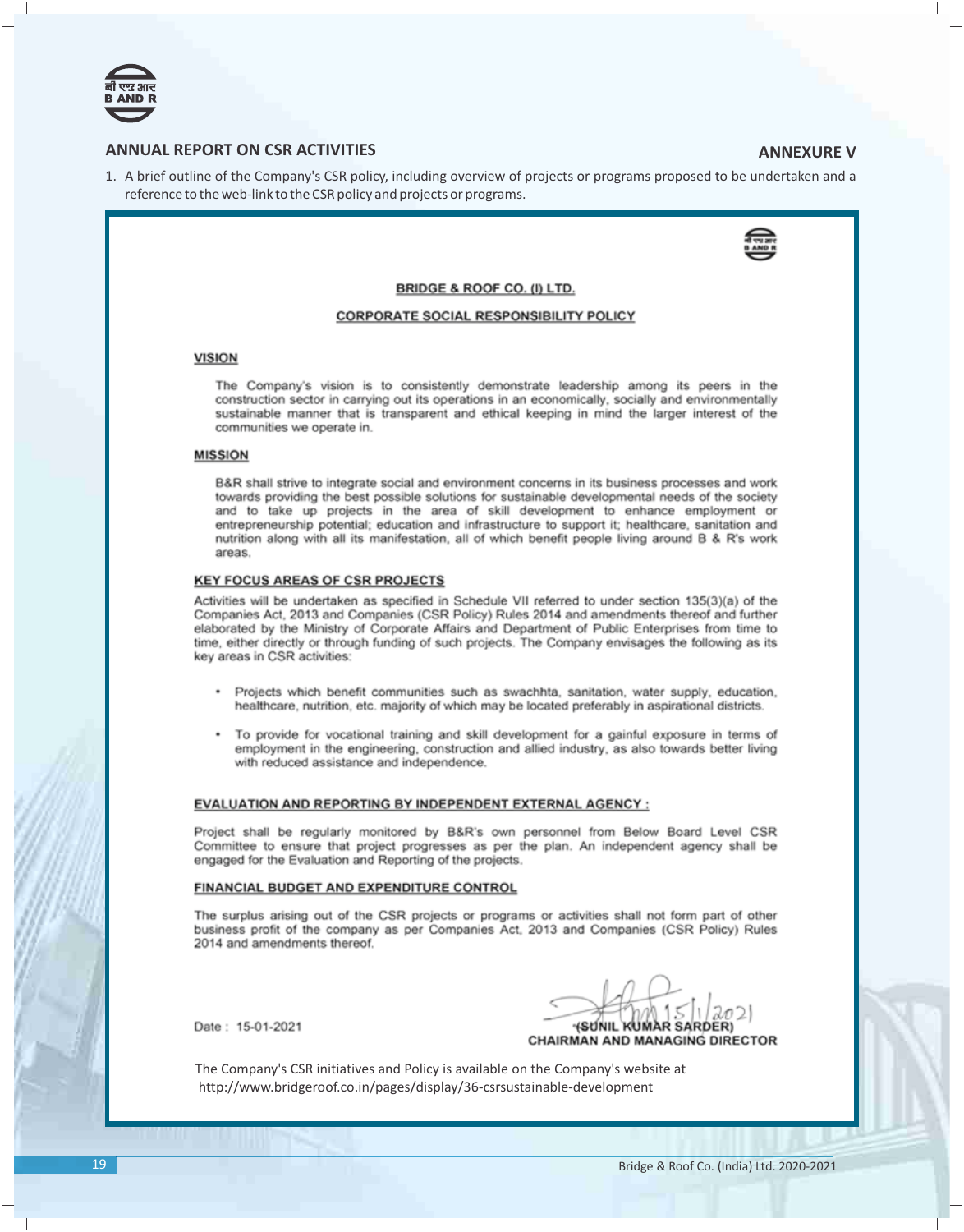

## **2. The Composition of CSR Committee as on 31.03.2021**

Board Level CSR Committee comprises of the following Directors of the Board of the Company:

- · Smt. Lakshmi Suresh, Independent Director : Chairperson
- · Shri Sunil Kumar Sarder, Chairman and Managing Director, B&R : Member
- · Shri S.S.Rawat, Director (Project Management), B&R : Member
- · Shri P. P. Bose, Director (Finance), B&R : Member
- · Shri R. K. Singh, Government Nominee Director : Member

## **3. Average net profit of the company for last three financial years :**

| <b>Financial</b><br><b>Years</b> | Net Profit (PBT)<br>(₹/Lakhs) |                                     |                |
|----------------------------------|-------------------------------|-------------------------------------|----------------|
| 2017-18                          | 2572.44                       |                                     |                |
| 2018-19                          | 5075.59                       |                                     |                |
| 2019-20                          | 4958.60                       | <b>Average Net</b><br><b>Profit</b> | ₹4202.21 Lakhs |

## **4. Prescribed CSR Expenditure for FY : 2020-21 (two percent of the amount as in item 3 above)**

**2% of Average Net Profit | ₹84.04 Lakhs** 

## **5. Details of CSR spent during the financial year :**

- a) Total amount to be spent for the financial year :  $\bar{\bar{\tau}}$  86.84 Lakhs (As approved by the Board Level CSR Committee)
- b) Amount unspent, if any : Nil
- c) Manner in which the amount spent during the financial year is detailed below :-

| SL.<br>No. | <b>CSR Project</b><br>or activity<br>identified | Sector in<br>which the<br>project is<br>covered | Projects or programes (1)<br>Local area or other (2) Specify<br>the state and district where<br>projects or programe was<br>undertaken                                                                                   | <b>Amount</b><br>outlay<br>(budget)<br>project or<br>programes<br>wise<br>$(2020-21)$<br>(₹ Lakhs) |               | Amount spent on the<br>projects or programes<br>Sub-heads; (1) Direct<br>expenditure on projects<br>or programes<br>(2) Overheads:<br>(₹ Lakhs) (2020-21) | <b>Cumulative</b><br>expenditure<br>up to the<br>reporting<br>period<br>(₹ Lakhs)<br>i.e. up to<br>31-03-2021 | <b>Amount</b><br>spent: Direct<br>or through<br>implementing<br>agency                          |
|------------|-------------------------------------------------|-------------------------------------------------|--------------------------------------------------------------------------------------------------------------------------------------------------------------------------------------------------------------------------|----------------------------------------------------------------------------------------------------|---------------|-----------------------------------------------------------------------------------------------------------------------------------------------------------|---------------------------------------------------------------------------------------------------------------|-------------------------------------------------------------------------------------------------|
| 1.         | <b>CSR</b><br><b>Thematic</b><br>Project        | Health &<br><b>Nutrition</b>                    | <b>Construction of District TB</b><br>Hospital in Sadar Hospital<br>(District Hospital) Campus,<br>Chatra district Jharkhand<br>under Health & Nutrition in<br><b>Aspirational Districts</b><br>identified by Niti Aayog | 54.00                                                                                              | <b>Direct</b> | 54.00                                                                                                                                                     | 54.00                                                                                                         | Implementing<br>Agency -<br>Deputy<br>Commissioners<br>Office,<br>Chatra District,<br>Jharkhand |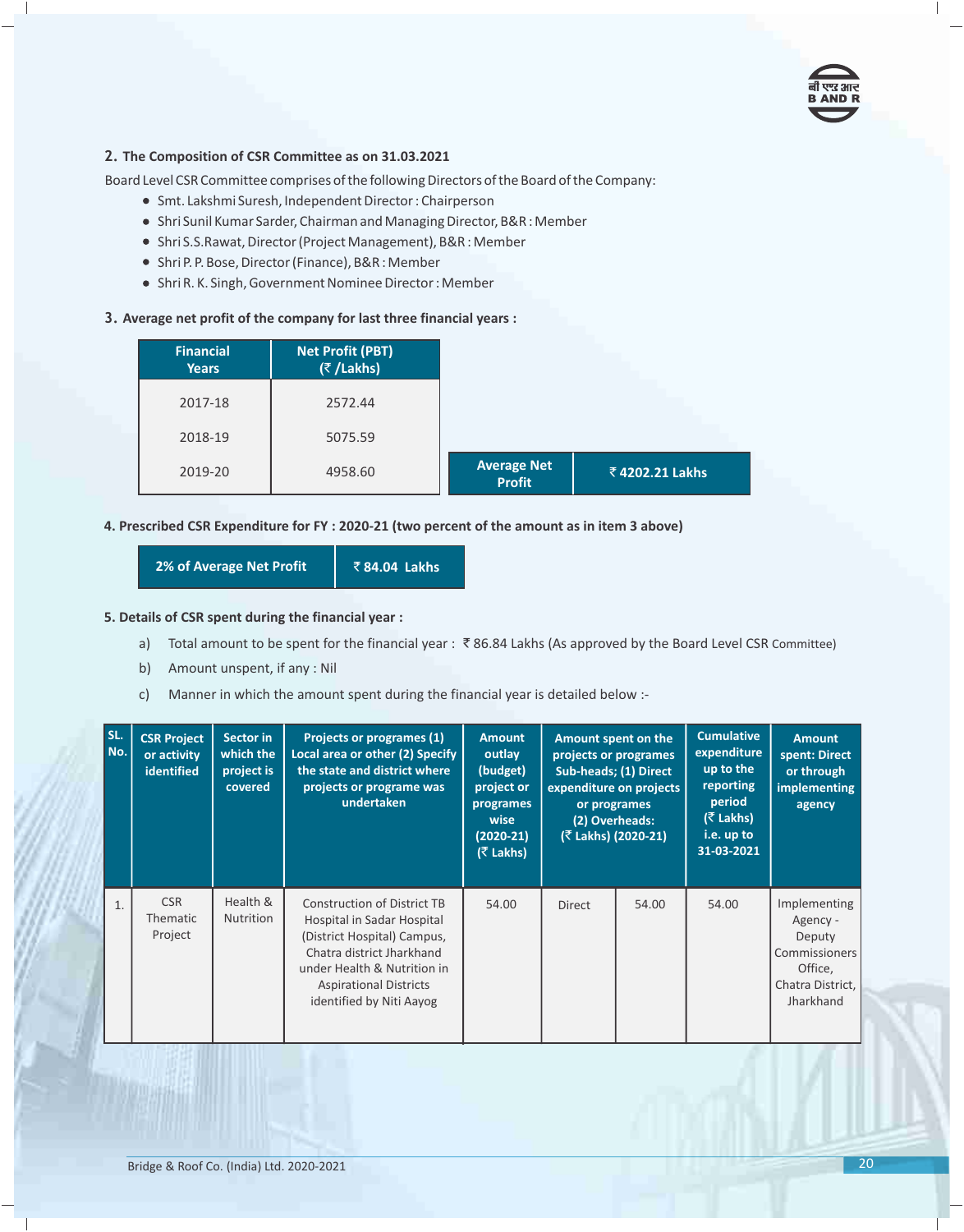

| SL.<br>No. | <b>CSR Project</b><br>or activity<br>identified | <b>Sector in</b><br>which the<br>project is<br>covered  | <b>Projects or programes (1)</b><br>Local area or other (2)<br>Specify the state and<br>district where projects or<br>programe was<br>undertaken                                | <b>Amount</b><br>outlay (budget)<br>project or<br>programes<br>wise<br>$(2020-21)$<br>(₹ Lakhs) |               | <b>Cumulative</b><br>expenditure<br>upto the<br>reporting<br>period<br>$($ ₹ Lakhs)<br>i.e. up to<br>31-03-2021                                                  | <b>Amount</b><br>spent: Direct<br>or through<br>implementing<br>agency                                      |
|------------|-------------------------------------------------|---------------------------------------------------------|---------------------------------------------------------------------------------------------------------------------------------------------------------------------------------|-------------------------------------------------------------------------------------------------|---------------|------------------------------------------------------------------------------------------------------------------------------------------------------------------|-------------------------------------------------------------------------------------------------------------|
| 1.         | <b>CSR</b><br>Thematic<br>Project               | School<br>Education,<br>Health<br>Care and<br>Nutrition | Other Area:<br><b>Community Health</b><br>Centre at Badangi,<br>Vizianagram in<br><b>Aspirational District</b>                                                                  |                                                                                                 | <b>Direct</b> | 43.37                                                                                                                                                            | Implementing<br>$Agency-$<br>District Co-<br>ordinator of<br>Hospital<br>Services,<br>Vizianagaram,<br>A.P. |
|            |                                                 | School<br>Education<br>and Health<br>Care               | Other Area:<br>Development of<br>Playground for Sports for<br><b>District Rural</b><br>Development Agency,<br>Koraput - an aspirational<br>District piloted under<br>Niti Aayog |                                                                                                 | <b>Direct</b> | 25.00                                                                                                                                                            | Implementing<br>$Agency -$<br><b>District Rural</b><br>Development<br>Agency, Koraput                       |
| 2.         | <b>B&amp;R</b><br>Scheme of<br>Skill            | Employment<br>enhancing<br>vocational<br>skills         | Local Area:<br>Ramakrishna Mission<br>Shilpamandir<br><b>Community Training</b><br>Centre, Howrah (WB)                                                                          |                                                                                                 | <b>Direct</b> | 152.01                                                                                                                                                           | Implementing<br>Agency -<br>Ramakrishna<br>Mission<br>Shilpamandir<br>Community<br><b>Training Centre</b>   |
|            |                                                 |                                                         | Local Area:<br>Don Bosco Self<br><b>Employment Research</b><br>Institute, Liluah, Howrah,<br>W.B.                                                                               |                                                                                                 | Direct        | 37.64                                                                                                                                                            | Implementing<br>Agency-Don<br><b>Bosco Self</b><br>Employment<br>Research<br>Institute                      |
|            |                                                 |                                                         | Other Area:<br>Ramakrishna Mission<br>Ashram, Ranchi,<br>Jharkhand                                                                                                              |                                                                                                 | <b>Direct</b> | 7.50                                                                                                                                                             | Implementing<br>Agency -<br>Ramakrishna<br>Mission<br>Ashram,<br>Ranchi                                     |
|            |                                                 |                                                         | Other Area:<br>Ramakrishna Mission<br>Vidyalaya ITI, Coimbatore,<br><b>Tamil Nadu</b>                                                                                           |                                                                                                 | <b>Direct</b> | 16.12                                                                                                                                                            | Implementing<br>Agency -<br>Ramakrishna<br>Mission<br>Vidyalaya ITI,<br>Coimbatore                          |
|            |                                                 | Vishwakarma                                             | Development                                                                                                                                                                     |                                                                                                 |               | Amount spent on the<br>projects or<br>programes Sub-<br>heads; (1) Direct<br>expenditure on<br>projects or<br>programes<br>(2) Overheads:<br>(₹ Lakhs) (2020-21) |                                                                                                             |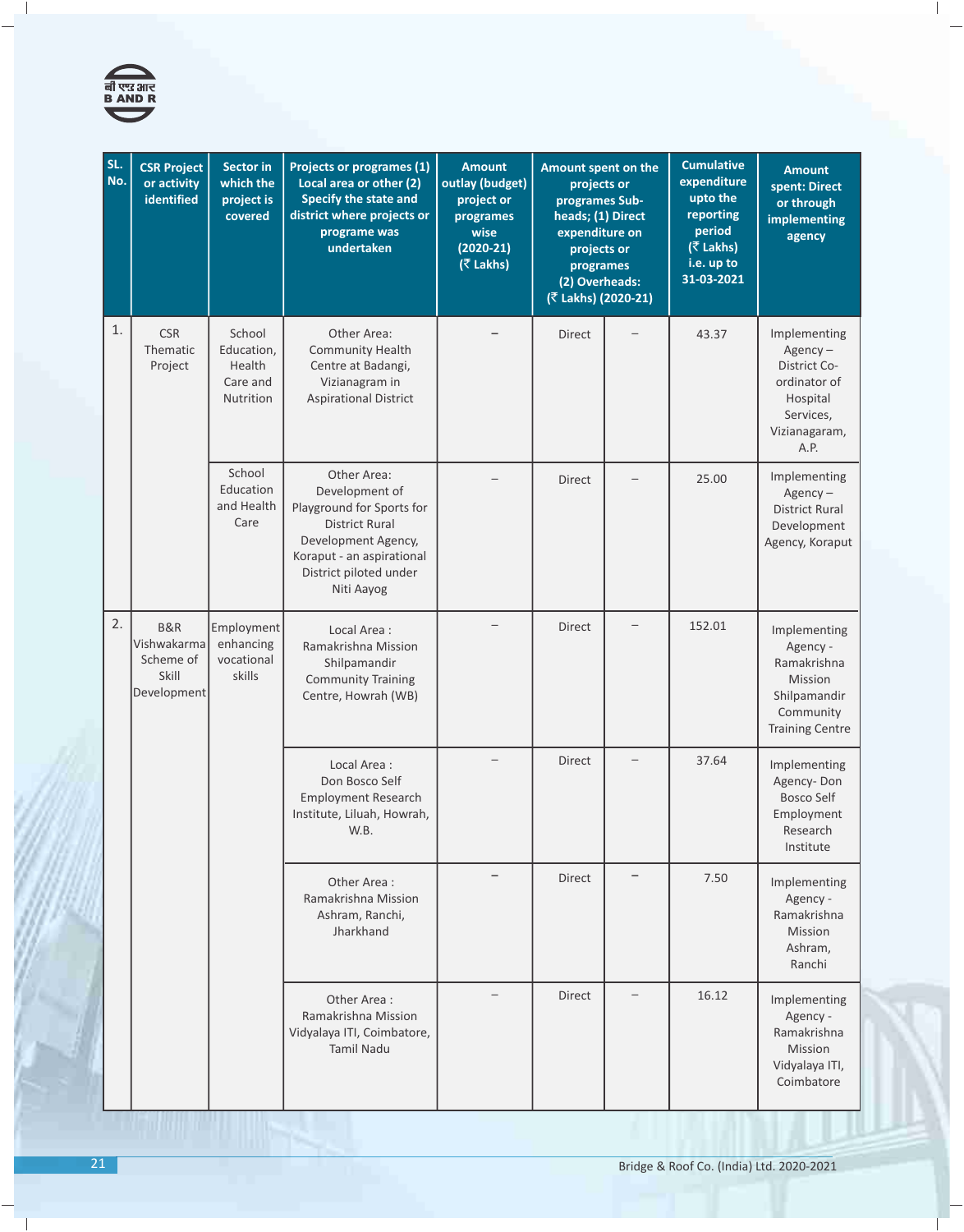

| SL.<br>No. | <b>CSR Project</b><br>or activity<br>identified               | <b>Sector in</b><br>which the<br>project is<br>covered | Projects or programes (1)<br>Local area or other (2)<br>Specify the state and<br>district where projects or<br>programe was<br>undertaken                                                                                                        | <b>Amount</b><br>outlay (budget)<br>project or<br>programes<br>wise<br>$(2020-21)$<br>(₹ Lakhs) | Amount spent on the<br>projects or<br>programes Sub-<br>heads; (1) Direct<br>expenditure on<br>projects or<br>programes<br>(2) Overheads:<br>(₹ Lakhs) (2020-21) |                          | <b>Cumulative</b><br>expenditure<br>upto the<br>reporting<br>period<br>(₹ Lakhs)<br>i.e. up to<br>31-03-2021 | <b>Amount</b><br>spent: Direct<br>or through<br>implementing<br>agency                                                       |
|------------|---------------------------------------------------------------|--------------------------------------------------------|--------------------------------------------------------------------------------------------------------------------------------------------------------------------------------------------------------------------------------------------------|-------------------------------------------------------------------------------------------------|------------------------------------------------------------------------------------------------------------------------------------------------------------------|--------------------------|--------------------------------------------------------------------------------------------------------------|------------------------------------------------------------------------------------------------------------------------------|
| 3.         | Vocational<br>Training at<br>Aspirational<br><b>Districts</b> | Vocational<br>Training                                 | Other Area:<br><b>National Scheduled</b><br>Castes Finance and<br>Development<br>Corporation (NSFDC)                                                                                                                                             |                                                                                                 | <b>Direct</b>                                                                                                                                                    |                          | 14.89                                                                                                        | Implementing<br>$Agency -$<br>National<br>Scheduled<br><b>Castes Finance</b><br>and<br>Development<br>Corporation<br>(NSFDC) |
| 4.         | Swachh<br><b>Bharat</b> and<br>Ganga<br>Rejuvenation          | Social<br><b>Business</b><br>Projects                  | Maintenance of toilets<br>constructed by B&R in<br>schools under Swachh<br>Vidyalaya Scheme                                                                                                                                                      | 1.20                                                                                            | <b>Direct</b>                                                                                                                                                    | 1.20                     | 1.20                                                                                                         | <b>Direct</b>                                                                                                                |
|            |                                                               |                                                        | Other Area: Near B&R's<br>Project Sites-<br>Swachh Bharat Abhiyan -<br>Construction and<br>Renovation of toilet<br>blocks in schools<br>5 nos. at Chhatna,<br>Bankura, West Bengal<br>and 4 nos. at Islampur,<br>Uttar Dinajpur, West<br>Bengal  |                                                                                                 | Direct                                                                                                                                                           | $\overline{\phantom{0}}$ | 25.54                                                                                                        | <b>Direct</b>                                                                                                                |
|            |                                                               |                                                        | Swachh Bharat Kosh                                                                                                                                                                                                                               |                                                                                                 | Direct                                                                                                                                                           |                          | 10.00                                                                                                        | Direct                                                                                                                       |
|            |                                                               |                                                        | Other Area: Near<br><b>B&amp;R's Project Sites -</b><br>Swachh Bharat<br>Abhiyan -<br>Construction of two<br>room Health Centre<br>including toilet for<br>Kuchia Bhalo Pahar at<br>Dangarjuri Village,<br>Bandwan PS, Purulia<br>district, W.B. |                                                                                                 | <b>Direct</b>                                                                                                                                                    | $\overline{\phantom{0}}$ | 6.90                                                                                                         | <b>Direct</b>                                                                                                                |

 $\overline{\phantom{a}}$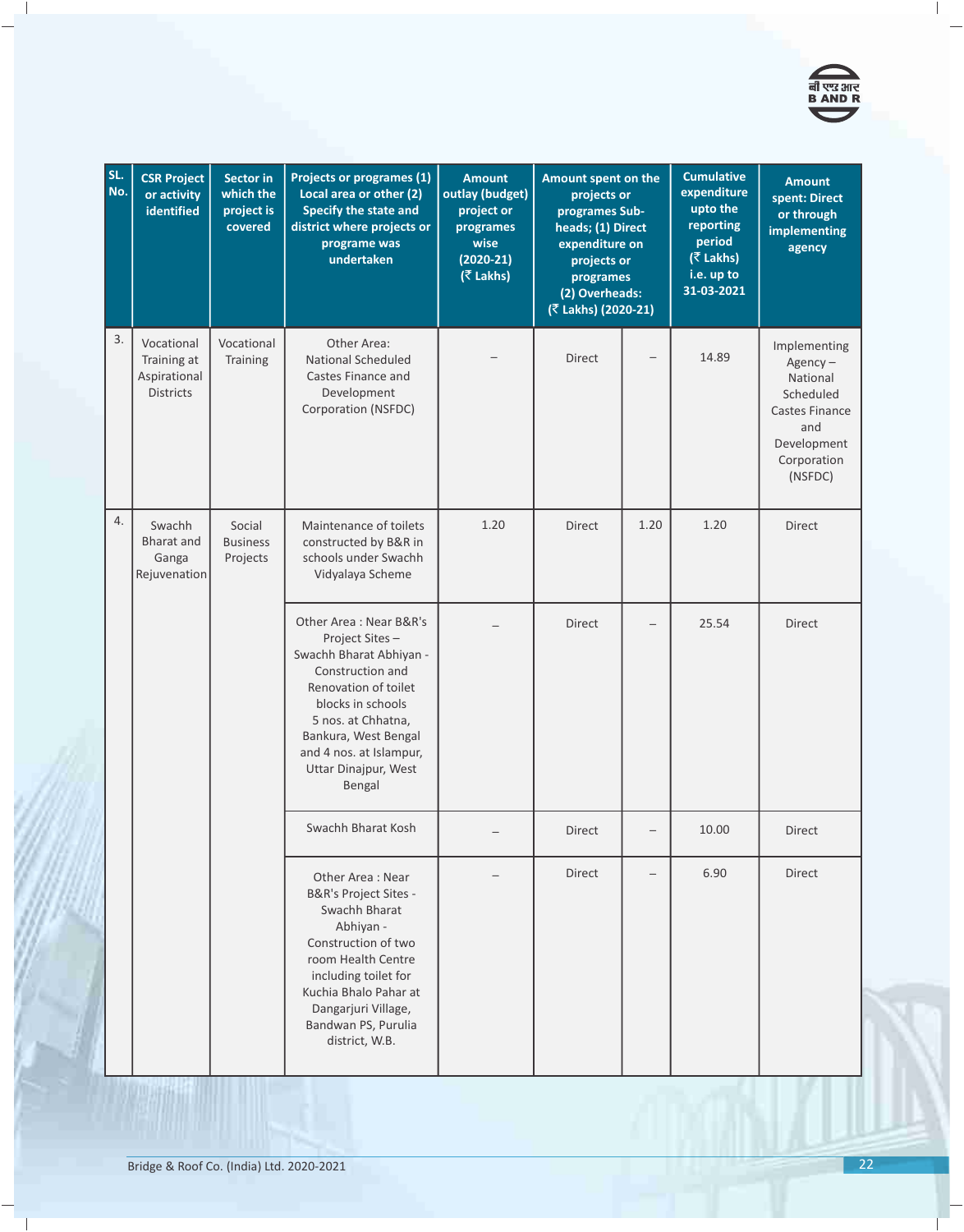

| SL.<br>No. | <b>CSR Project</b><br>or activity<br>identified      | <b>Sector in</b><br>which the<br>project is<br>covered | Projects or programes (1)<br>Local area or other (2)<br>Specify the state and<br>district where projects or<br>programe was<br>undertaken                                                                                                        | <b>Amount</b><br>outlay (budget)<br>project or<br>programes<br>wise<br>$(2020-21)$<br>(₹ Lakhs) | Amount spent on the<br>projects or<br>programes Sub-<br>heads; (1) Direct<br>expenditure on<br>projects or<br>programes<br>(2) Overheads:<br>(₹ Lakhs) (2020-21) |       | <b>Cumulative</b><br>expenditure<br>upto the<br>reporting<br>period<br>(₹ Lakhs)<br>i.e. up to<br>31-03-2021 | <b>Amount</b><br>spent: Direct<br>or through<br>implementing<br>agency                      |
|------------|------------------------------------------------------|--------------------------------------------------------|--------------------------------------------------------------------------------------------------------------------------------------------------------------------------------------------------------------------------------------------------|-------------------------------------------------------------------------------------------------|------------------------------------------------------------------------------------------------------------------------------------------------------------------|-------|--------------------------------------------------------------------------------------------------------------|---------------------------------------------------------------------------------------------|
| 4.         | Swachh<br><b>Bharat</b> and<br>Ganga<br>Rejuvenation | Social<br><b>Business</b><br>Projects                  | <b>Construction of Toilets</b><br>and Wash Rooms with<br>water facilities for<br>Chiranabin at Parbakshi,<br>Howrah, WB                                                                                                                          |                                                                                                 | Direct                                                                                                                                                           |       | 7.98                                                                                                         | <b>Direct</b>                                                                               |
| 5.         | <b>Others CSR</b><br>Activities                      | Social<br><b>Business</b><br>Projects                  | Other Area: Near B&R's<br>Project Sites-<br>Improving basic /<br>supporting infrastructure<br>of 10 (ten) Rural Primary<br>Schools in Patharpratima<br>Block in Sunderban Area<br>in West Bengal                                                 | 3.22                                                                                            | <b>Direct</b>                                                                                                                                                    | 3.22  | 17.16                                                                                                        | Implementing<br>Agency -<br>Digambarpur<br>Angikar                                          |
|            |                                                      |                                                        | Other Area: Near B&R's<br>Project Sites-<br>Therapeutic,<br>infrastructural and<br>vocational training for<br>specially abled in<br>Bankura, West Bengal                                                                                         | 0.91                                                                                            | <b>Direct</b>                                                                                                                                                    | 0.91  | 4.87                                                                                                         | Implementing<br>Agency -<br>Keduadihi<br><b>Bikash Society</b>                              |
|            |                                                      |                                                        | Other Area: Near B&R's<br>Project Sites-<br>Institutional cum Hostel<br>facility and vocational<br>training centre with<br>residential facilities for<br>children with multiple /<br>mental disabilities in<br>South 24 Parganas, West<br>Bengal | 16.67                                                                                           | Direct                                                                                                                                                           | 16.67 | 20.39                                                                                                        | Implementing<br>Agency - Autism<br>Society West<br>Bengal                                   |
|            |                                                      |                                                        | Other Area:<br>Near B&R's project sites at<br>i) Construction of<br>community shed at Dhule,<br>Waghode village, Dhule,<br>Maharashtra.<br>ii) Childrens park at<br>Palassey, Rejinagar,<br>Murshidabad, W.B                                     |                                                                                                 | Direct                                                                                                                                                           |       | 10.01                                                                                                        |                                                                                             |
|            |                                                      |                                                        | Other Area:<br>School Building for girls in<br>Aila devastated area in<br>Sandesh Khali, District:<br>North 24 Parganas, W.B.                                                                                                                    |                                                                                                 | <b>Direct</b>                                                                                                                                                    |       | 15.00                                                                                                        | Implementing<br>Agency -<br>Institute for the<br>Handicapped &<br><b>Backward</b><br>People |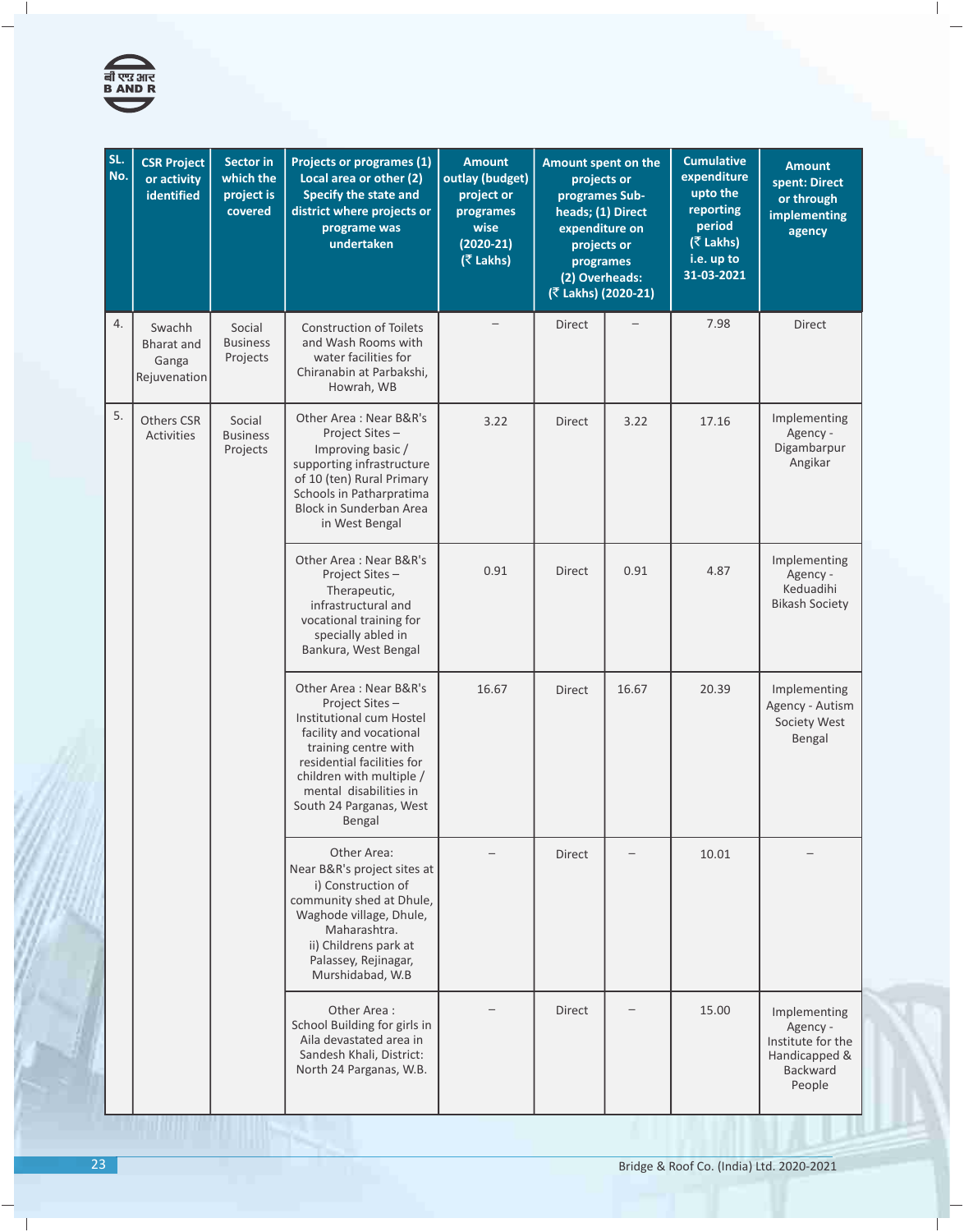

| SL.<br>No. | <b>CSR Project</b><br>or activity<br>identified                              | <b>Sector in</b><br>which the<br>project is<br>covered | <b>Projects or programes (1)</b><br>Local area or other (2)<br>Specify the state and<br>district where projects or<br>programe was<br>undertaken                   | <b>Amount</b><br>outlay (budget)<br>project or<br>programes<br>wise<br>$(2020-21)$<br>(₹ Lakhs) | Amount spent on the<br>projects or<br>programes Sub-<br>heads; (1) Direct<br>expenditure on<br>projects or<br>programes<br>(2) Overheads:<br>(₹ Lakhs) (2020-21) |       | <b>Cumulative</b><br>expenditure<br>upto the<br>reporting<br>period<br>$($ ₹ Lakhs)<br>i.e. up to<br>31-03-2021 | <b>Amount</b><br>spent: Direct<br>or through<br>implementing<br>agency |
|------------|------------------------------------------------------------------------------|--------------------------------------------------------|--------------------------------------------------------------------------------------------------------------------------------------------------------------------|-------------------------------------------------------------------------------------------------|------------------------------------------------------------------------------------------------------------------------------------------------------------------|-------|-----------------------------------------------------------------------------------------------------------------|------------------------------------------------------------------------|
| 6.         | Energy<br>Management Environment<br>- Energy<br>Efficiency                   | Ensuring<br>Sustainability                             | Local Area:<br><b>Installation of Solar Panel</b><br>at B&R's Workshop at<br>Howrah, W.B.                                                                          |                                                                                                 | <b>Direct</b>                                                                                                                                                    |       | 41.58                                                                                                           | <b>Direct</b>                                                          |
| 7.         | Water<br>Management -<br>Rainwater<br>Harvesting<br>& other<br>Methodologies | Ensuring<br>Environment<br>Sustainability              | Other Area:<br>Chhatna, Bankura, West<br>Bengal and Ghichamura,<br>Sambalpur, Odisha near<br><b>B&amp;R's project sites</b>                                        |                                                                                                 | Direct                                                                                                                                                           |       | 26.42                                                                                                           | Direct                                                                 |
| 8.         | Afforestation                                                                | Ensuring<br>Environment<br>Sustainability              | Other Area:<br>Near B&R's project sites<br>at Aditya Aluminium,<br>Lapanga Site, Sambalpur,<br>Odisha                                                              |                                                                                                 | Direct                                                                                                                                                           |       | 4.84                                                                                                            | Direct                                                                 |
| 9.         | Carbon<br>Management                                                         | Ensuring<br>Environment<br>Sustainability              | Local Area:<br>B&R's Workshop at<br>Howrah, W.B.                                                                                                                   |                                                                                                 | <b>Direct</b>                                                                                                                                                    |       | 2.07                                                                                                            | <b>Direct</b>                                                          |
| 10.        | Contribution<br>to CSR<br>Funds                                              | Social<br><b>Business</b><br>Projects                  | Contribution to the Prime<br>Minister's Citizen<br>Assistance and Relief in<br><b>Emergency Situations</b><br>Fund (PM CARES Fund)<br>towards COVID-19<br>pandemic | 10.00                                                                                           | <b>Direct</b>                                                                                                                                                    | 10.00 | 20.00                                                                                                           | <b>Direct</b>                                                          |
| 11.        | Training on<br>CSR and<br>Sustainability                                     | Employee<br>Awareness<br>Programme                     | Local Area:<br>Kolkata                                                                                                                                             |                                                                                                 | Over<br>head                                                                                                                                                     |       | 4.91                                                                                                            | Implementing<br>Agency - Verde<br>Ventures Pvt.<br>Ltd. & others       |